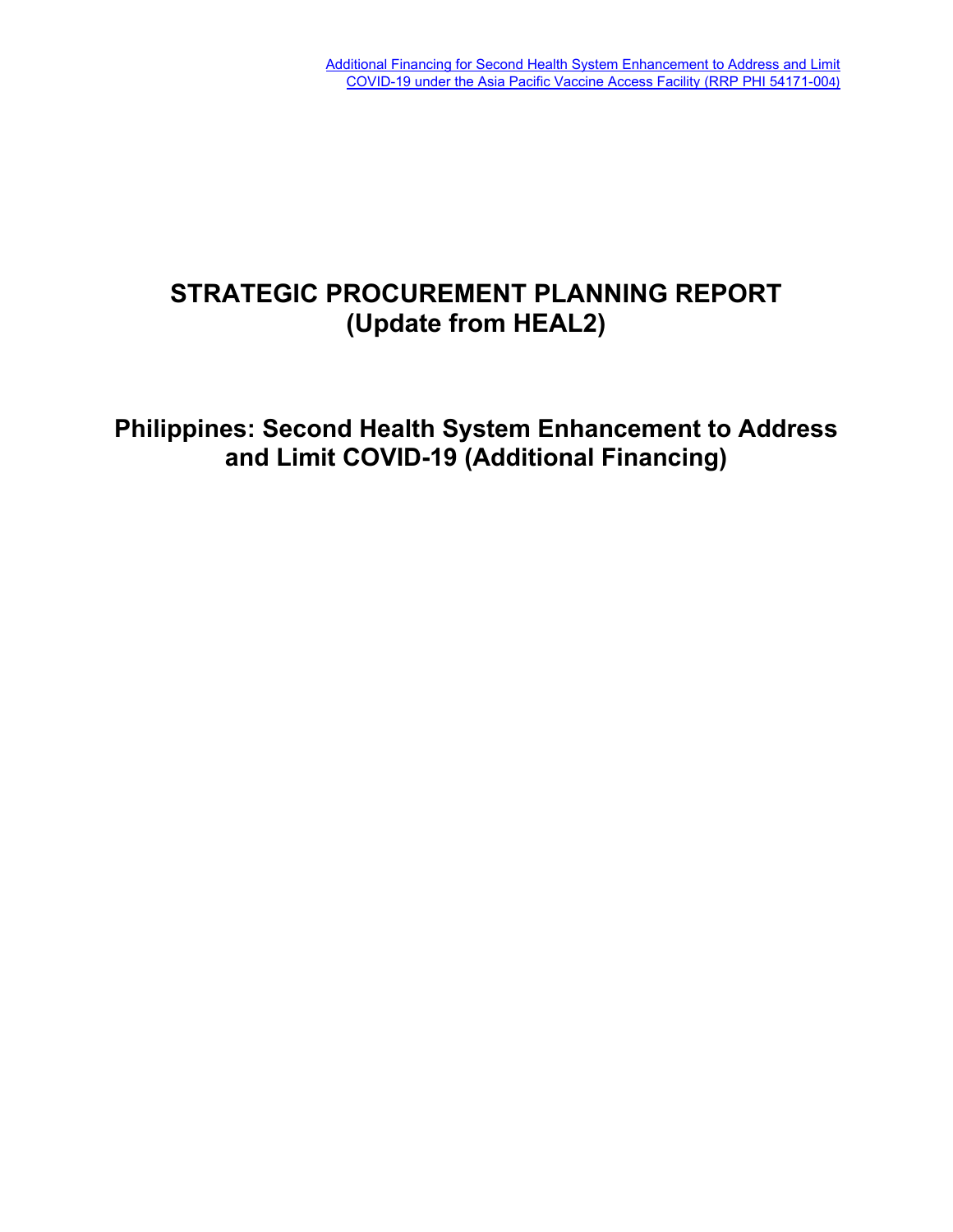# **CONTENTS**

- I. Summary of Procurement Strategy
- II. SPP Due Diligence
	- A. Operating Environment
	- B. Market Analysis
	- C. Risk Management
	- D. Option Analysis
- III. Procurement Strategy

Appendixes

- Appendix A Procurement Plan
- Appendix B Risk Register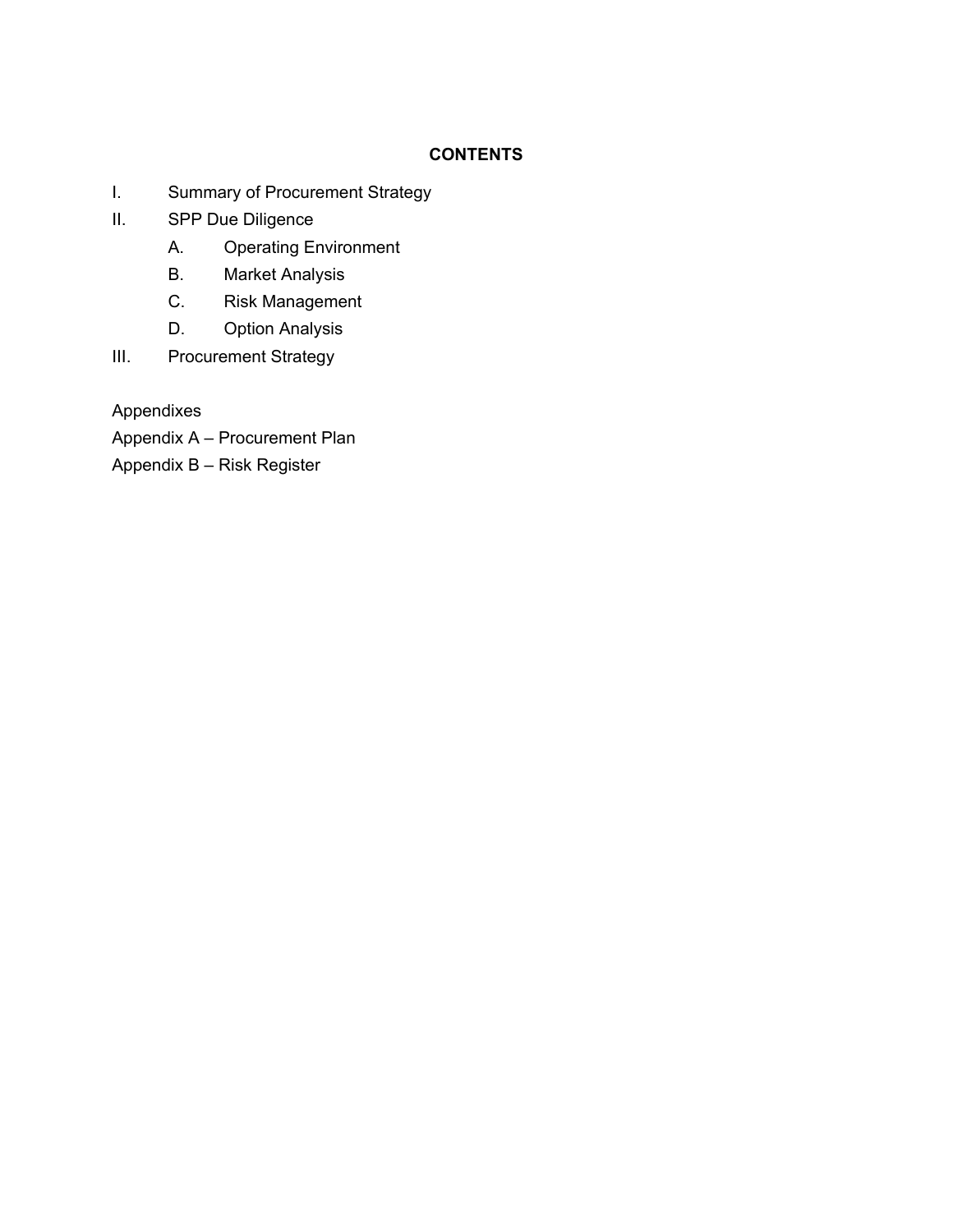# **I. SUMMARY OF PROCUREMENT STRATEGY**

1. Under the project investment component (PIC) of the Asia Pacific Vaccine Access Facility (APVAX), the Additional Financing for Second Health System Enhancement to Address and Limit COVID-19 under the Asia Pacific Vaccine Access Facility (HEAL2-AF) will provide the Government of the Philippines with timely financing for safe and effective vaccines. A proposed Asian Development Bank (ADB) loan (\$250 million) will be co-financed by the Asian Infrastructure Investment Bank (\$250 million) to bring in the total value of the project to circa \$500 million.

2. Procurement under HEAL2-AF is restricted to the purchase of vaccines and associated costs such as ancillaries and logistics costs. Vaccines will be required to meet ADB's vaccine eligibility criteria, and procurement will be undertaken in accordance with ADB's Procurement Policy and the Procurement Regulations for ADB Borrowers.<sup>[1](#page-2-0)</sup>

3. This project, which forms part of the Philippine National Deployment and Vaccination Plan for COVID-19 Vaccines, will continue to be implemented through a whole-of-government approach. The Department of Health (DOH) will be assisted by Inter-Agency Task Force (IATF) in the selection, financing, and procurement of COVID-19 vaccines. IATF is composed of highlevel officials from relevant departments of the government and is chaired by DOH. DOH currently has a capacity constraint in procurement, due to unprecedented demand placed by the response to the coronavirus disease (COVID-19) pandemic. DOH will thus be supported by the IATF, engaged procurement consultants, and ADB.

4. The government procurement strategy is to procure vaccines through two different avenues to maximize the possibility of receiving vaccines in an efficient manner: (i) procurement of eligible vaccines through bilaterally negotiated contracts with multiple vaccine manufacturers, and (ii) procurement of eligible vaccines through the COVID-19 Vaccines Global Access (COVAX) facility Advance Market Commitment cost-share mechanism, if offered. The government's strategy for the procurement of the ancillaries is through two different avenues and will depend on the type of vaccine that is procured. If the government procure the Pfizer and Moderna vaccine, the procurement of ancillaries is required since these require a special type of syringe. The government's first preference is to bundle the ancillaries with the supplier contract. Given previous contract discussions with both manufactures, it is not confirmed that they will agree to this inclusion. If the inclusion in the supplier contract is not possible, the government will procure the ancillaries through Request for Quotation. Under HEAL2, the original loan, DOH already procured such goods and as such are familiar with the process. Furthermore, DOH have a list of solid suppliers accredited by the Philippines Food and Drug Administration that can provide the ancillaries and the respective volumes.

5. The Global Alliance for Vaccines and Immunization (GAVI) coordinates the activities of the COVAX mechanism. United Nations Children's Fund (UNICEF) is the procurement coordinator for COVAX. Procurement of vaccines under the COVAX cost-share mechanism will require the government to enter into a confirmation agreement with Gavi and a supply agreement with UNICEF. This agreement will include the procurement of vaccines and may also include ancillary items (e.g. syringes and safety boxes), as well as related services, including transportation of the vaccines from the vaccine origin to a designated entry point stated by the government.

6. For bilateral deals, the government intends to enter into direct negotiations with vaccine manufacturers, similar to the manner in which it has engaged with a number of vaccine

<span id="page-2-0"></span><sup>1</sup> ADB. [ADB Procurement Policy;](https://www.adb.org/sites/default/files/adb-procurement-policy.pdf) and ADB. [Procurement Regulations for ADB Borrowers.](https://www.adb.org/sites/default/files/procurement-regulations-adb-borrowers.pdf)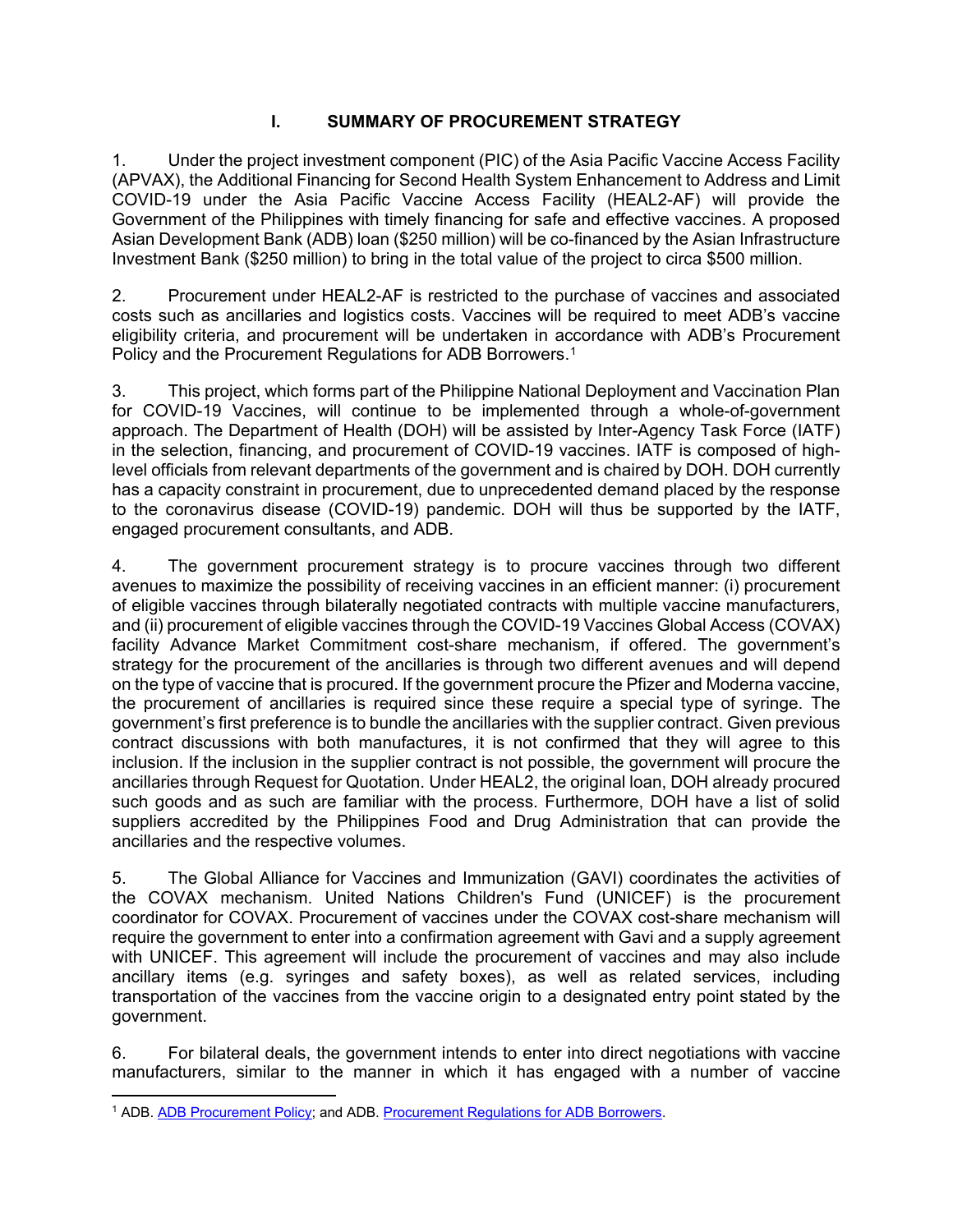manufacturers under HEAL2-financed contracts. All vaccine agreements shall be subject to prior review by ADB to confirm that the terms are acceptable and in accordance with the APVAX policy.

7. Procurement of vaccines through COVAX is determined to be medium risk, given the structure of the facility and the role of UNICEF. UNICEF not only has vast experience in vaccine procurement, but specifically COVID-19 vaccine procurement, and will enter into the legal agreements with manufacturers. COVAX is currently one of the few realistic methods to access vaccine quantities given the current nature of the COVID-19 market. Vaccine procurement through bilateral deals is determined to be medium risk as well, given the experience attained by the government in negotiating supply contracts for large volume of vaccines under HEAL2. Although DOH has constrained capacity, the government has obtained solid experience through HEAL2 in undertaking procurement of vaccines, and as such the overall project risk is determined as medium.

8. Value for money in procurement will be achieved through (i) selecting candidate vaccine types that are best suited to the logistics supply chain and distribution mechanisms; (ii) identifying vaccines that will efficiently meet the project disbursement conditions; (iii) engaging with COVAX and manufacturers that have advantageous vaccine availability and delivery timelines; and (iv) entering into agreements on terms and conditions that are reasonable, noting the constrained market for vaccines globally.

### **II. SPP DUE DILIGENCE**

### **A. Operating Environment**

9. DOH has a fully functional Procurement Service (PS). PS has capacity to handle annual procurement programs for goods and services in accordance with Republic Act No. 9184 (Philippine Procurement Law). However, the surge in transactions brought about by the COVID-19 pandemic has put a significant strain on its capacity causing it to seek help from procurement agents, such as the Procurement Service of the Department of Budget and Management and the Philippine International Trading Corp. Compounding these constraints, many DOH staffing positions, including those in the PS, remain unfilled with existing staff resources fully stretched by DOH's frontline role in the COVID-19 response.

10. For the implementation of Health System Enhancement to Address and Limit COVID-19 (HEAL),[2](#page-3-0) DOH engaged the services of United Nations Office for Project Services (UNOPS) as procurement agent. It is also being assisted by a Technical Support Unit comprising of procurement specialists, engaged as individual consultants either thru HEAL or ADB technical assistance. Prior to HEAL, in October 2020, DOH had not implemented any ADB-financed project in over a decade; hence, engagement of UNOPS as procurement agent and provision of procurement consultants were a core part of the procurement strategy to directly address the strained capacity of DOH, as well as lack of familiarity with ADB's procurement rules and regulations.

11. DOH is currently undertaking procurement under HEAL, with some goods, e.g. ventilators, x-ray machines, and patient transport vehicles already delivered and other agreements (including the contract with UNOPS) still under implementation. To date, all procurement has been acceptable to ADB.

<span id="page-3-0"></span><sup>2</sup> ADB. [Philippines: Health System Enhancement to Address and Limit COVID-19.](https://www.adb.org/projects/54171-002/main)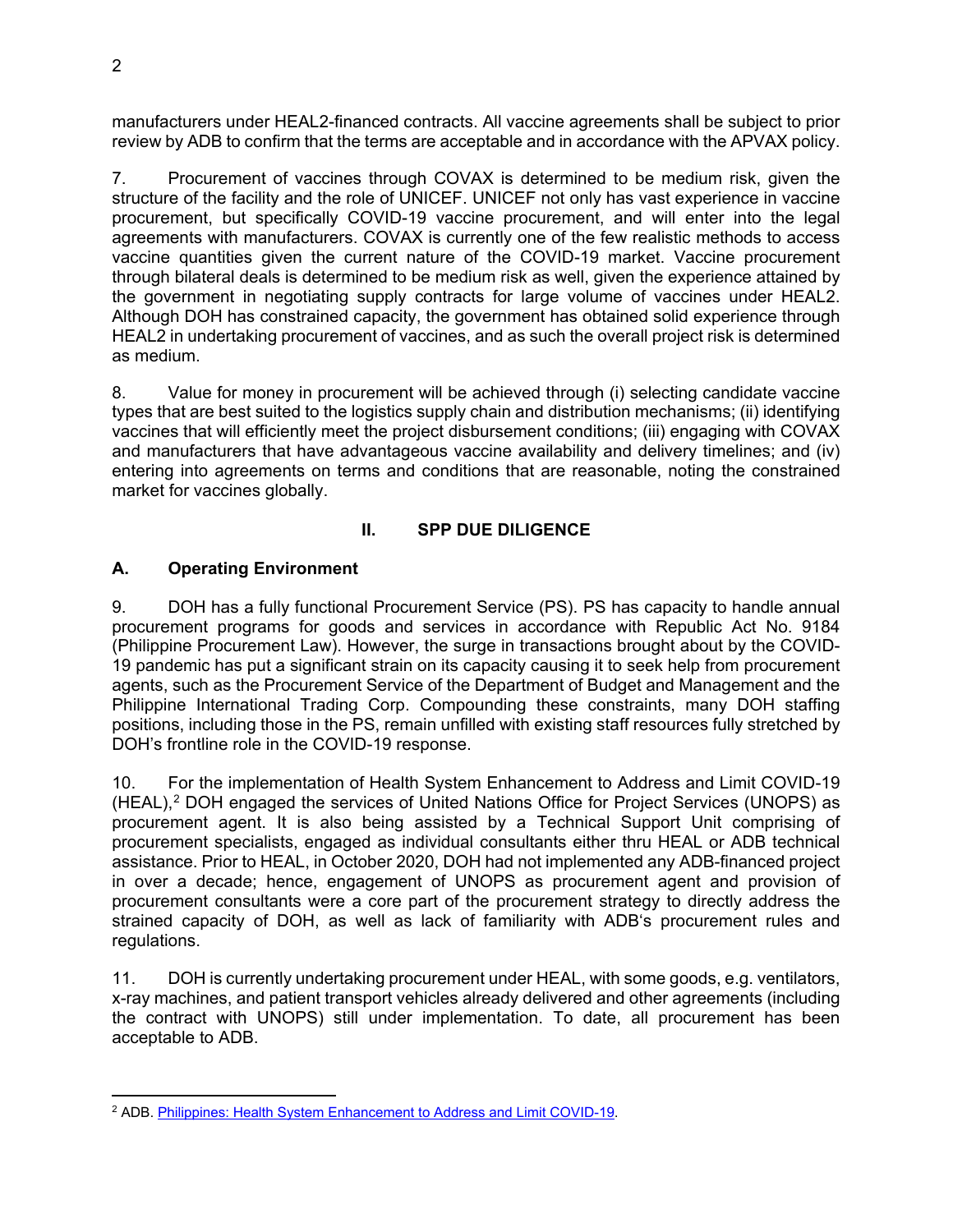12. Under the Philippine Government's whole-of-government approach, DOH will continue to be supported in the procurement of vaccines by the IATF, composed of cabinet-level officials from relevant departments. Under the IATF, two Task Groups play a significant role in procurement of vaccines. These are:

- (i) Task Group Scientific Evaluation and Selection, which develop criteria and provide recommendations of the evaluation and selection of COVID-19 vaccines that will be considered for procurement; and
- (ii) Task Group Procurement and Finance, who facilitates procurement through various mechanisms allowed under existing laws, rules and regulations through bilateral, multilateral and other financial modalities (e.g., COVAX Facility and etc.) including price negotiation.

13. The plan for HEAL2-AF remains the same. Philippine Government will enter into contracts with various vaccine manufacturers and procure additional volumes from COVAX. DOH as the executing and implementing agency will sign the supply agreements together with the COVID-19 Vaccine Cluster Head under the IATF.

14. Even with IATF support, DOH capacity in procurement and management of COVID-19 vaccines contracts is severely limited. To mitigate this risk, the HEAL Technical Support Unit expanded under HEAL2 will be maintained to support DOH's project management team in all stages of the HEAL2-AF implementation. In addition, ADB will continue to support by providing market intelligence, assisting the government in preparing for negotiations with vaccine manufacturers by providing comments to proposed contracts, and as part of its normal procurement prior review responsibilities for vaccine contracts, identifying legal risks, providing support with price validation; and informing government of any adjustments necessary to the contract for it to be deemed acceptable to ADB.

15. As seen under HEAL2 domestic cold chain capacities of DOH and its partners are limited and need to be augmented. DOH intends to negotiate with vaccine suppliers that services of thirdparty logistics providers to handle all domestic customs brokerage, warehousing / cold storage, local transport (reefer/refrigerated van) and return logistics be included in the supply contract.

# **B. Market Analysis**

16. Apart for accessing vaccines through COVAX, the options available to the government to source vaccines from the international market include:

- (i) Engaging UNICEF to support procurement of vaccines outside COVAX; and,<br>(ii) Entering into direct bilateral deals with vaccine manufacturers.
- Entering into direct bilateral deals with vaccine manufacturers.

17. Prior to becoming eligible expenditures under the project, vaccines will be required to meet ADB's vaccine eligibility criteria.[3](#page-4-0)

18. While the government is prioritizing vaccines that have lower temperature sensitivity (i.e., +2 to +8<sup>o</sup>C), it remains open to purchasing more limited quantities of vaccines requiring ultra-cold chain transport facilities, to be deployed on in certain areas of the country that can effectively manage these sensitive goods.

<span id="page-4-0"></span><sup>3</sup> ADB. 2020. *[ADB's Support to Enhance COVID-19 Vaccine Access.](https://www.adb.org/sites/default/files/institutional-document/662801/adb-support-covid-19-vaccine-access.pdf)* Manila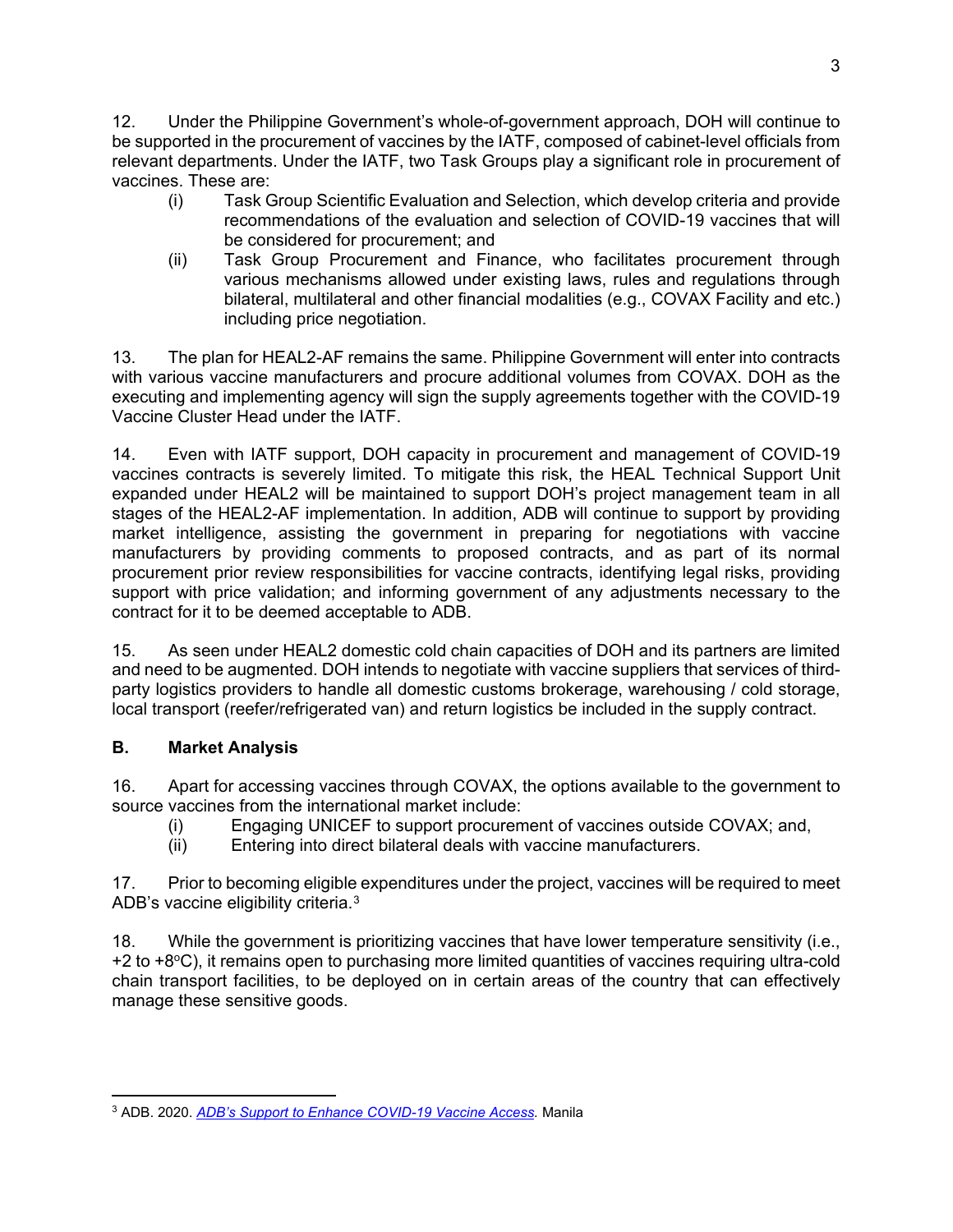# **Accessing additional vaccines through COVAX**

19. The COVAX facility is an initiative formed by the World Health Organization, the Coalition for Epidemic Preparedness Innovations, and GAVI. It encourages global participation to pool demand and resources for vaccine procurement. The Philippines can access free doses, sufficient to vaccinate up to 20% of its population through the COVAX Advanced Market Commitment. It may additionally self-finance to receive additional doses over and above those that it will receive for free.

20. COVAX expects to have access to a broad portfolio of vaccines at competitive prices with expected availability from fourth quarter of 2021 through 2022. Through its procurement coordinator UNICEF, it continues to finalize agreements with vaccine manufacturers. Procurement under COVAX also provides relative cost certainty, standardized contracting formats and access to a no-fault compensation mechanism for severe adverse events. ADB strongly supports countries that wish to utilize additional funding to access vaccines though COVAX. Direct engagement of UNICEF under the COVAX facility is determined as providing value for money in procurement.

21. As of 1 October 2021, the Philippines received an aggregate of 16,067,680 fully subsidized COVID-19 vaccines (mix of AstraZeneca, Janssen J&J, Pfizer and Moderna) from COVAX. The government is also expecting deliveries of 6,775,530 fully subsidized vaccines (Pfizer and AstraZeneca) from COVAX during October 2021. The Philippines has not yet engaged with COVAX to procure additional vaccines through the COVAX cost-share mechanism.

### **Engaging UNICEF to support procurement outside of COVAX**

22. Engaging UNICEF to support vaccine procurement and the procurement of micro syringes is one method of mitigating the capacity constraints of DOH. They are experienced in vaccine procurement and have established relationships with manufacturers and suppliers of related goods and services.

23. UNICEF is well positioned to manage the complexities of vaccine procurement. They are currently establishing long term agreement with the vaccine manufacturers. UNICEF is considered a partner organization to ADB, and the bank enjoys a long-standing relationship with UNICEF across multiple countries in Asia. ADB has approved the use of UNICEF's Supply Manual and associated procurement rules in the implementation of ADB funded projects.

24. The government considers this option to not be optimal given that (i) it is already utilizing the services of UNICEF to procure through COVAX, and (ii) it is unclear if utilizing UNICEF outside of COVAX would have any additional benefits. In addition, considering that the vast majority of vaccine contracts being entered into globally are via direct contracting, it is not believed that (i) the additional costs involved in engaging UNICEF (in a role similar to that of a procurement agent) to undertake bilateral deals would provide value for money, and (ii) that UNICEF has the capacity to prioritize the needs of the government, given their global responsibilities under COVAX.

### **Bilateral deals**

25. Bilateral deals involve direct negotiations with individual vaccine developers and/or manufacturers. The approach has helped accelerate the country's access to vaccines depending on the status of vaccine approval; the existing orders the manufacture has and their available manufacturing capacity. In the current continuing constrained market, vaccine manufacturers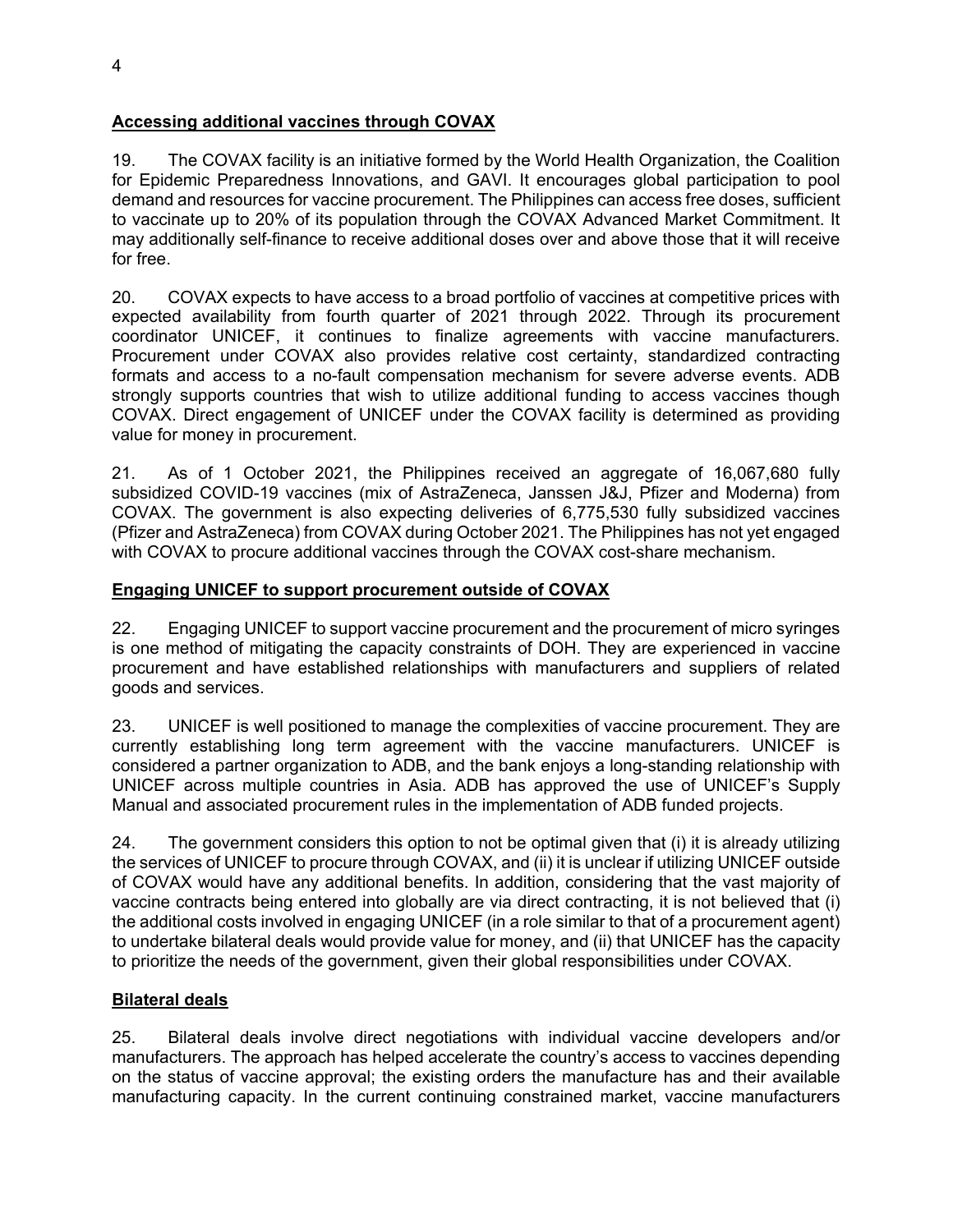dictate agreement terms leading to one-sided contracts. So far, this option had been the main source of the government in accessing the vaccines.

26. The Philippine government is continually pursuing bilateral deals with its existing vaccine suppliers, mainly, Sinovac, Pfizer Biotech, Moderna, Astrazeneca, and Jansenn J&J, that will provide continued and accelerated access to vaccine doses. Other bilateral sources are donations from countries, i.e. Japan, the People's Republic of China, Brunei Darussalam and Qatar.

27. The government expects to start negotiations for third doses or boosters by fourth quarter 2021, and sign bilateral agreements and provide advance payments to vaccine developers before end of 2021. Expected earliest possible shipment of vaccines will be Q2 2022.

| <b>Vaccine Manufacturer</b>              | <b>Vaccine Platform</b>  | <b>No. of Doses</b> | <b>Storage Temp</b><br>(°C) |
|------------------------------------------|--------------------------|---------------------|-----------------------------|
| AstraZeneca/<br><b>Oxford University</b> | Viral Vector             | 2 doses             | $+2$ to $+8$                |
| Janssen (Johnson and Johnson)            | Viral Vector             | 1 dose              | $+2$ to $+8$                |
| Pfizer/BioNTech                          | <b>mRNA</b>              | 2 doses             | $-70$ to $-80$              |
| Moderna/US NIH                           | <b>mRNA</b>              | 2 doses             | $-20^{\circ}$ C             |
| Sinovac (Coronavac)                      | <b>Inactivated Virus</b> | 2 doses             | $+2$ to $+8$                |

#### **Table 1: Philippine vaccine options**  $(a)$ s of 1 October 2021)

Sources: Department of Health, Bloomberg Vaccine Tracker, and various media reports.

### **C. Risk Management**

28. A Risk Assessment was conducted to identify and assess the main areas of risk associated with the procurement and delivery of vaccines for the Philippines. The risk register in Appendix B identifies the following risks including the mitigation measures to address those key risks and the level of residual risk:

- (i) Severely constrained vaccine supply market exacerbated by large advance orders placed by high income countries.
- (ii) Substantially imbalanced contracts that place large risks on the client.
- (iii) Limited visibility on approvals of candidate vaccines and availability of supply.
- (iv) Inadequate cold chain facility to ensure quality of COVID-19 vaccines.

29. Noting the capacity of DOH, their previous experience with the procurement of COVID-19 vaccine, as well as the reliance of the government on bilateral deals, the procurement risk under this project is rated as medium.

### **D. Option Analysis**

30. The following options have been considered: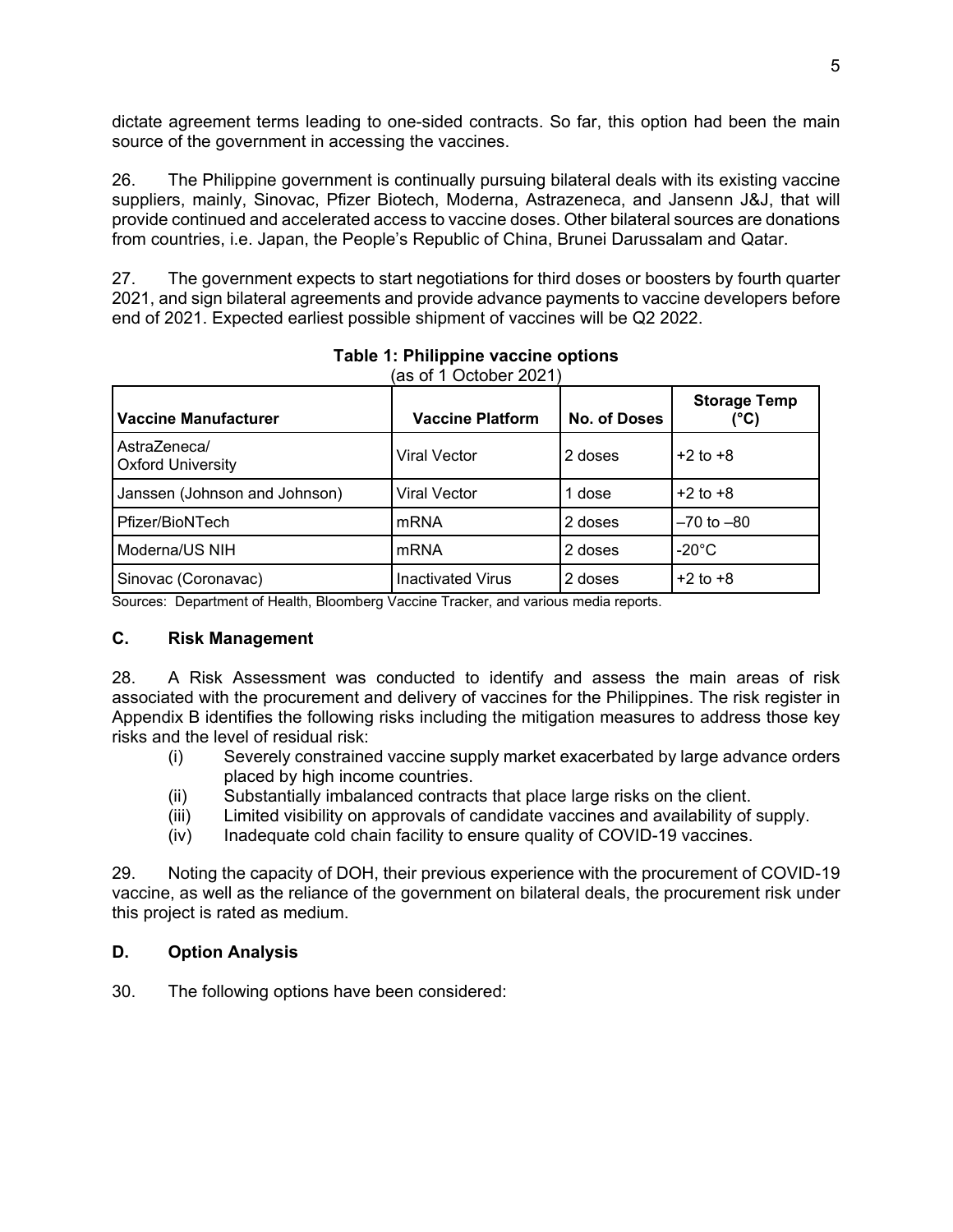|                | <b>Option Analysis</b>                                                      |                              |    |                |              |       |                                                                                                                                                                                                                                                                                                                                                                                                                                                                                                                                                                                                                                                                                                                                                                                                                                                                     |  |  |  |  |  |
|----------------|-----------------------------------------------------------------------------|------------------------------|----|----------------|--------------|-------|---------------------------------------------------------------------------------------------------------------------------------------------------------------------------------------------------------------------------------------------------------------------------------------------------------------------------------------------------------------------------------------------------------------------------------------------------------------------------------------------------------------------------------------------------------------------------------------------------------------------------------------------------------------------------------------------------------------------------------------------------------------------------------------------------------------------------------------------------------------------|--|--|--|--|--|
| Ref            | <b>Description</b>                                                          | <b>Modality</b>              | F  | $\mathbf{s}$   | $\mathsf{A}$ | Total | <b>Narrative</b>                                                                                                                                                                                                                                                                                                                                                                                                                                                                                                                                                                                                                                                                                                                                                                                                                                                    |  |  |  |  |  |
| 1              | Procurement<br>of additional<br>doses through<br><b>COVAX</b>               | <b>Direct</b><br>Contracting | 10 | 8              | 8            | 26    | + Terms and conditions under COVAX are<br>equitable. Contract template already agreed<br>with ADB, including standard anti-corruption and<br>integrity clause.<br>UNICEF supports procurement and supply<br>$\pm$<br>+ Visibility on when vaccines will be available.<br>+ Access to no-fault compensation mechanism.<br>Supply will be constrained as COVAX will<br>distribute in balanced manner.                                                                                                                                                                                                                                                                                                                                                                                                                                                                 |  |  |  |  |  |
| $\overline{2}$ | Procurement<br>directly with<br>manufacturers<br>though<br>bilateral deals  | <b>Direct</b><br>Contracting | 10 | 9              | 8            | 27    | + IATF and DOH directly in control of procurement<br>process.<br>+ DOH and DOF experience with contract<br>negotiations under HEAL-2<br>+ Vaccine volumes may be available more quickly.<br>+ All costs go towards vaccines (no procurement<br>fees)<br>+ Ability of IATF and DOH to target emerging<br>vaccines of interest.<br>+ IATF and DOH experience in the negotiations<br>with various COVID-19 vaccines suppliers /<br>manufacturers<br>+ Contract template with previous suppliers /<br>manufacturers for COVID-19 vaccines were<br>agreed to and approved by DOH and ADB<br>Contracts may be substantially imbalanced and<br>do not contain ADB/AIIB's standard anti-<br>corruption and integrity clause<br>Vaccines prices may exceed those available in<br>other options.<br>Availability may be delayed, due to large order<br>book of manufacturers. |  |  |  |  |  |
| 3              | Engage<br><b>UNICEF</b><br>outside of<br>COVAX to<br>support<br>procurement | <b>Direct</b><br>Contracting | 9  | $\overline{7}$ | 5            | 21    | + UNICEF has large experience in vaccine<br>procurement<br>+ UNICEF may negotiate better terms due to<br>economies of scale.<br>+ Use of UNICEF would reduce pressure on DOH<br>procurement team<br>Limited benefit of this approach compared with<br><b>COVAX</b><br>Additional UNICEF procurement fees will apply<br>UNICEF capacity to prioritize PHI needs<br>unknown due to large workload with COVAX.<br>Risks related to availability and pricing/terms<br>remain                                                                                                                                                                                                                                                                                                                                                                                            |  |  |  |  |  |
|                | $F = Feasibility$ ; S = Suitability; A = Acceptability                      |                              |    |                |              |       |                                                                                                                                                                                                                                                                                                                                                                                                                                                                                                                                                                                                                                                                                                                                                                                                                                                                     |  |  |  |  |  |

F = Feasibility; S = Suitability; A = Acceptability

ADB = Asian Development Bank, AIIB = Asian Infrastructure Investment Bank, AMC = Advanced Market Commitment, COVAX = COVID-19 Vaccines Global Access, COVID-19 = coronavirus disease, DOH = Department of Health, IATF = Inter-Agency Task Force, UNICEF = United Nations Children's Fund. Source: Asian Development Bank.

31. Noting the above available options, the government has confirmed its intention to (i) continue the procurement of COVID-19 vaccines directly with manufacturers, and (ii) procure additional vaccines from COVAX.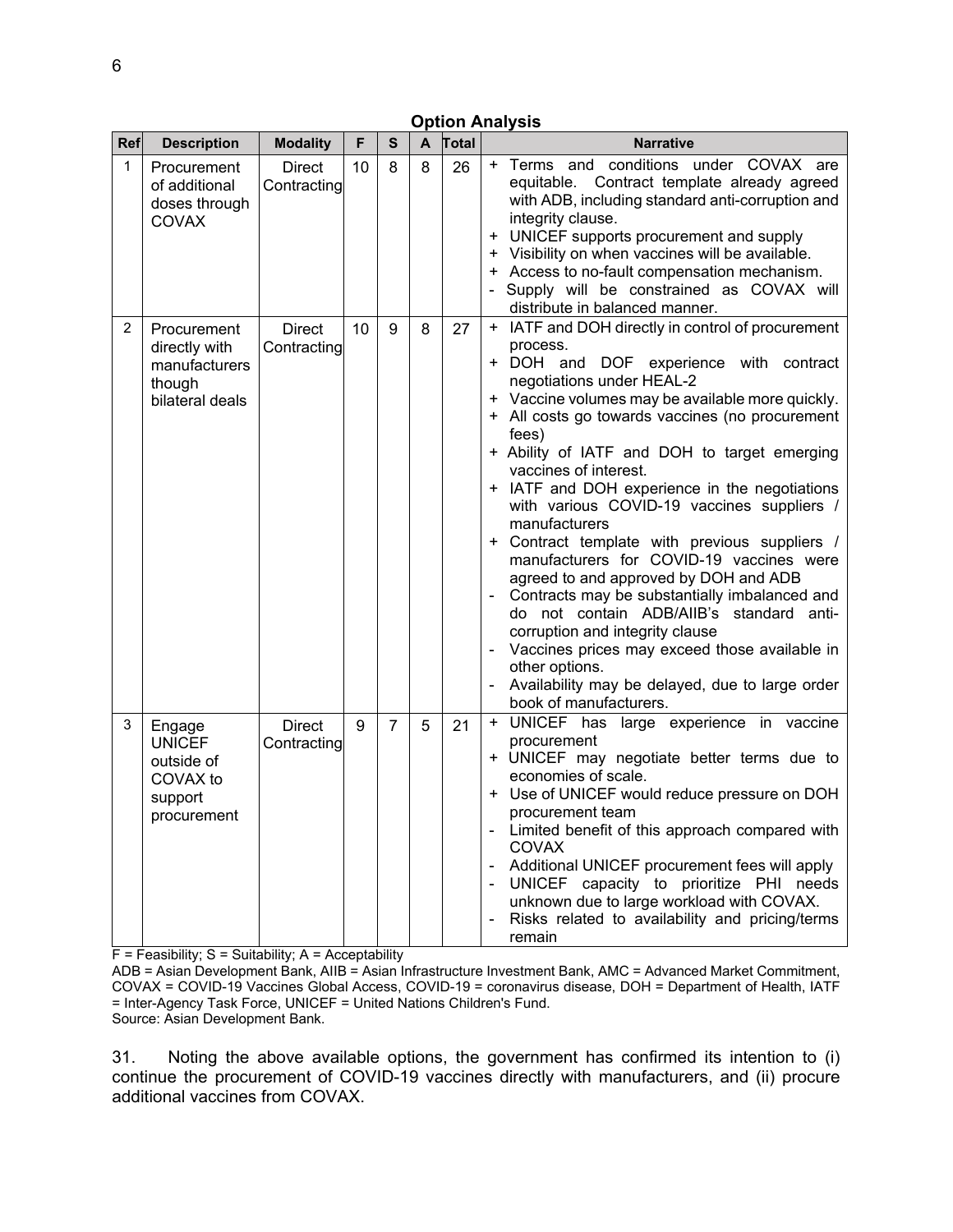### **III. PROCUREMENT STRATEGY**

- 32. The recommended procurement strategy is to adopt a dual approach:
	- (i) Procurement of additional volumes through the bilateral agreement with vaccine manufacturers that meet ADB's vaccine eligibility criteria. World Health Organization maintains a register of vaccines it is considering for issuance of Emergency Use License.
	- (ii) Consider the procurement of additional volumes through the COVAX facility. This will require a discussion with COVAX regarding the additional volumes that can be requested and the expected delivery dates for those volumes to determine acceptability to the government. Once confirmed, COVAX will direct the government to engage with UNICEF to formalize the supply agreement for the delivery of the additional vaccine doses.

33. Where necessary, under either of the above options, the government shall enter into additional agreements for logistics and related services.

34. ADB's agreement to finance vaccine and related contracts will be subject to confirmation that the goods and related services and eligible expenditures.

35. All procurement shall be subject to prior review.

36. The use of bespoke contracts provided by vaccine manufacturers shall be subject to ADB approval. ADB shall be provided with the complete contents of all vaccine contracts, for review, prior to confirming that they are acceptable to ADB. As a minimum, contracts will be required to include ADB's standard anticorruption and audit terms and where co-financed with AIIB, include the ability of AIIB to also audit the contracts.

37. The Procurement Regulations for ADB Borrowers (para. 2.18) requires that, after a contract is signed, the borrower publishes certain contract award information.[4](#page-8-0) Similarly, ADB publishes contract award information on its website [\(www.adb.org\)](http://www.adb.org/).<sup>[5](#page-8-1)</sup> If the event that the terms of any proposed contract precludes the ability of the government to publish information related to the contract award, it shall immediately inform ADB. Such a condition may prevent ADB from financing the contract. ADB has discussed this matter with the government, who are aware of ADB's requirements.

38. The above procurement strategy achieves value for money for the government through (i) selecting candidate vaccine types that are best suited to the logistics supply chain and distribution mechanisms; (ii) identifying vaccines that will efficiently meet the project disbursement conditions; (iii) engaging with COVAX and vaccine manufacturers that have advantageous vaccine

<span id="page-8-0"></span><sup>4</sup> Para. 2.18: *"After the contract is signed, the borrower shall publish in an English language newspaper or in English on a publicly and freely accessible website the name of the provider of the goods, works, or services, and the price, duration, and summary scope of the contract. This publication may be done quarterly and in the format of a summarized table covering the previous period."*

<span id="page-8-1"></span><sup>5</sup> ADB publishes contract award information for all goods and civil works contracts with a value greater than \$1,000,000.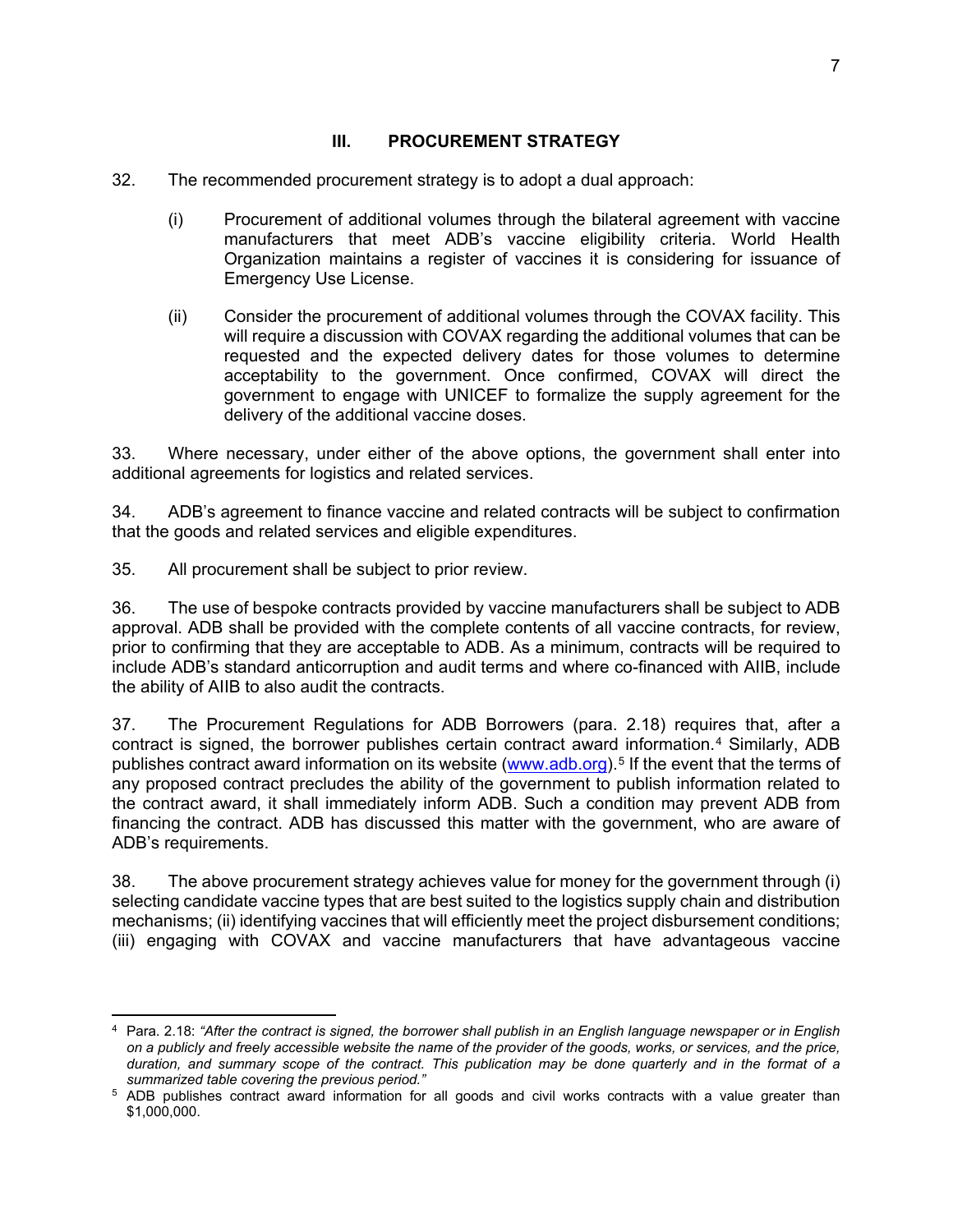availability and delivery timelines, and (iii) entering into agreements on terms and conditions that are reasonable, noting the currently constrained market for vaccines globally.

39. The proposed procurement approach is to bundle the ancillaries and end-to-end logistics (i.e. from the source of the manufacturer to the vaccination centers) with the vaccines supply contract agreement. If this is not possible, DOH will separately procure the domestic logistics (warehousing and delivery of vaccines) and ancillaries. Services for domestic logistics will include (i) warehouses with appropriate air condition to meet the required overall temperature of the specific vaccines; (ii) air conditioned / reefer / refrigerated trucks/ movable cold chain storage systems, with real-time temperature recording; and (iii) competent and experience personnel in place.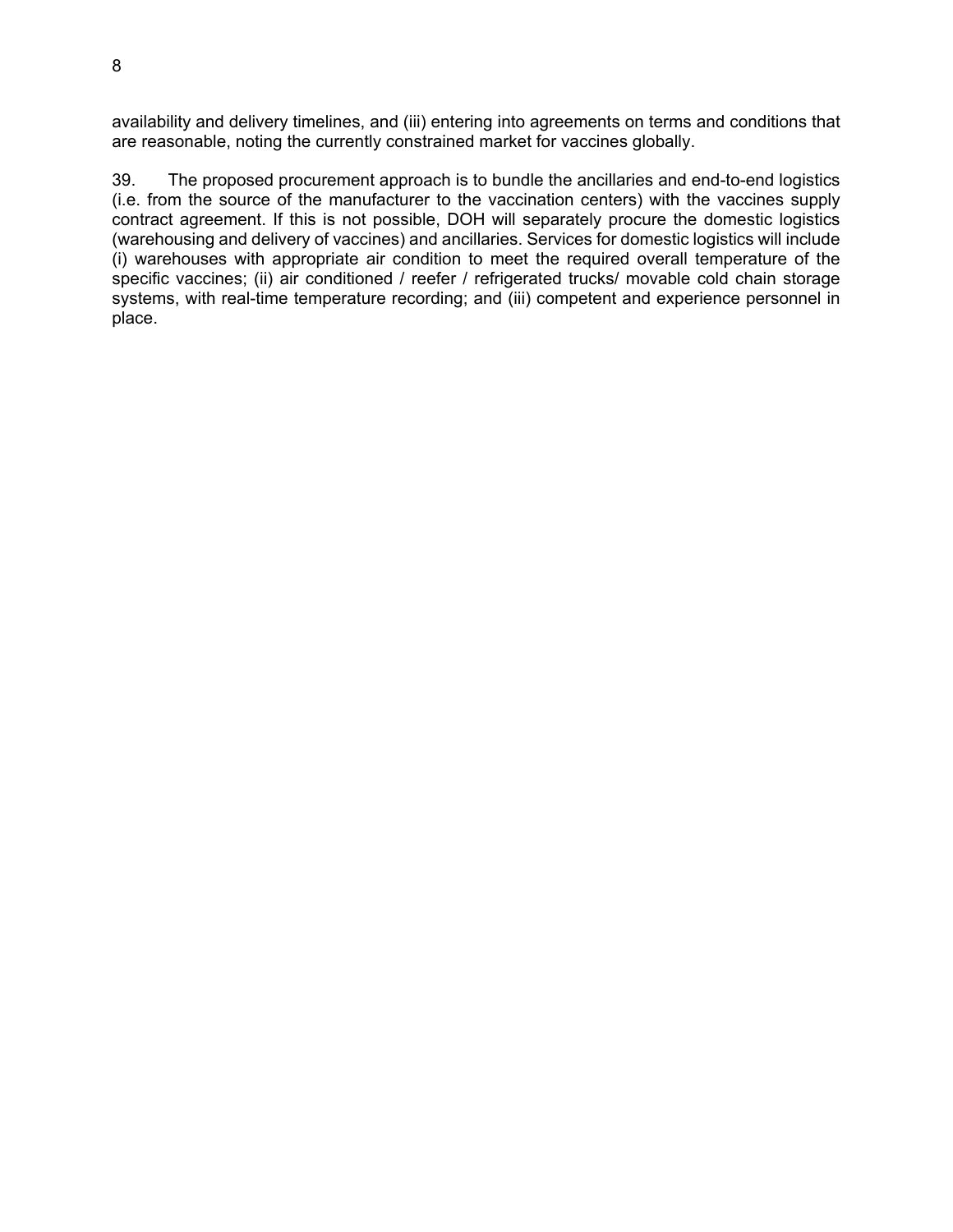### **Appendix A: Procurement Plan**

| <b>Basic Data</b>                                                                                                                                                         |                                               |         |  |  |  |  |
|---------------------------------------------------------------------------------------------------------------------------------------------------------------------------|-----------------------------------------------|---------|--|--|--|--|
| Project Name: Additional Financing for Second Health system Enhancement to address and Limit COVID-19 under the<br>Asia Pacific Vaccine Access Facility (HEAL-2 AF)       |                                               |         |  |  |  |  |
| Project Number: 54171-004<br>Approval Number:                                                                                                                             |                                               |         |  |  |  |  |
| Country: Philippines                                                                                                                                                      | Executing Agency: Department of Health        |         |  |  |  |  |
| Procurement Risk: Medium                                                                                                                                                  | Implementing Agency: Department of Health     |         |  |  |  |  |
| Project Financing Amount: \$549.37 million<br>ADB Financing: \$250 million<br>Co-financing (ADB Administered): \$250 million (AIIB)<br>Non-ADB Financing: \$49.37 million | Project Closing Date: 31 December 2024        |         |  |  |  |  |
| Date of First Procurement Plan: 08 October 2021                                                                                                                           | Date of this Procurement Plan: 8 October 2021 |         |  |  |  |  |
| Procurement Plan Duration: 18 months                                                                                                                                      | Advance contracting: Yes                      | eGP: No |  |  |  |  |

### **A. Methods, Review and Procurement Plan**

Except as the Asian Development Bank (ADB) may otherwise agree, the following methods shall apply to procurement of goods, works, non-consulting services, and consulting services.

| <b>Procurement of Goods, Works and Nonconsulting Services</b> |                                                                                                                  |  |  |  |  |  |  |
|---------------------------------------------------------------|------------------------------------------------------------------------------------------------------------------|--|--|--|--|--|--|
| Method<br><b>Comments</b>                                     |                                                                                                                  |  |  |  |  |  |  |
| Direct Contracting (DC)                                       | All vaccine contracts will be subject to direct contracting; Procurement of<br>microsyringes (0.3ml) thru UNICEF |  |  |  |  |  |  |
| Request for Quotations (RFQ)                                  | Procurement of ancillaries such as mixing syringes and diluents                                                  |  |  |  |  |  |  |

# **B. List of Active Procurement Packages (Contracts)**

The following table lists goods, works, non-consulting, and consulting services contracts for which the procurement activity is either ongoing or expected to commence within the procurement plan's duration.

|                          | Goods, Works, and Non-consulting Services                                                     |                             |                       |                 |                             |                       |                                                                                                                                                                 |  |  |  |
|--------------------------|-----------------------------------------------------------------------------------------------|-----------------------------|-----------------------|-----------------|-----------------------------|-----------------------|-----------------------------------------------------------------------------------------------------------------------------------------------------------------|--|--|--|
| Package<br><b>Number</b> | General<br>Description                                                                        | Estimated<br>Value<br>\$m\$ | Procurement<br>Method | Review          | <b>Bidding</b><br>Procedure | Advertisement<br>Date | Comments                                                                                                                                                        |  |  |  |
| G01                      | Procurement of<br>COVID-19<br>Vaccines<br>(including<br>logistics) through<br>bilateral deals | 363                         | DC.                   | Prior<br>Review | N/A                         | N/A                   | No. of Contracts: 1<br>Domestic Preference: No<br><b>Advance Contracting: Yes</b><br>High Risk Contract: Yes<br>COVID-19 Response: Yes                          |  |  |  |
| G02                      | Procurement of<br>COVID-19<br>through COVAX                                                   | 90                          | DC                    | Prior<br>Review | N/A                         | N/A                   | No. of Contracts: 1<br>Domestic Preference: No<br><b>Advance Contracting: Yes</b><br>High Risk Contract: Yes<br>COVID-19 Response: Yes<br>Other: Agreement with |  |  |  |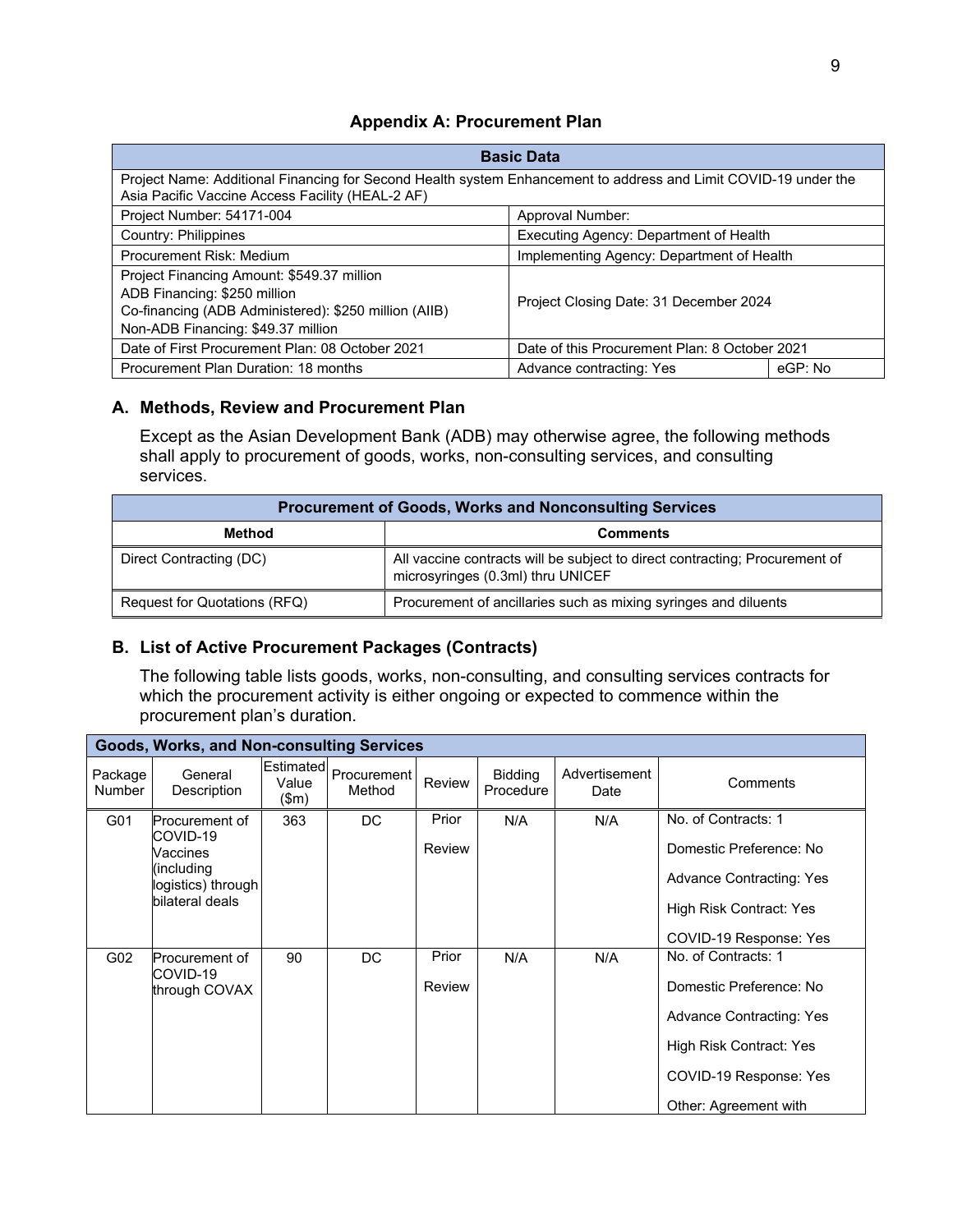|     |                                          |     |            |                        |     |            | <b>UNICEF</b>         |
|-----|------------------------------------------|-----|------------|------------------------|-----|------------|-----------------------|
| G03 | <b>Procurement of</b><br>microsyringes   | 3.8 | DC         | Prior<br>Review        | N/A | N/A        | Agreement with UNICEF |
| G04 | <b>Procurement of</b><br>mixing syringes | 0.7 | RFQ        | Post<br><b>Review</b>  | N/A | TBD        |                       |
| G05 | Procurement of<br>diluent                | 2.5 | <b>RFQ</b> | Post<br><b>Review</b>  | N/A | <b>TBD</b> |                       |
| G06 | Domestic<br>vaccine logistics<br>firm    | 40  | <b>RFQ</b> | Prior<br><b>Review</b> | N/A | <b>TBD</b> |                       |

COVAX = COVID-19 Vaccines Global Access, COVID-19 = coronavirus disease, DC = direct contracting, NA= not applicable, UNICEF = United Nations International Children's Emergency Fund

Note: G03, G04, and G05 are foreseen to be bundled with Pfizer or Moderna vaccines during contract negotiations. However, G03, G04, and G05 may have to be procured separately if Pfizer or Moderna refuses to include the items in the supply contract.

# **C. Non-ADB Financing**

The following table lists goods, works, non-consulting, and consulting services contracts over the life of the project, financed by non-ADB sources.

| <b>Goods, Works and Non-consulting Services</b> |                                |                             |                                          |          |
|-------------------------------------------------|--------------------------------|-----------------------------|------------------------------------------|----------|
| <b>General Description</b>                      | Est. Value<br>(cumulative, \$) | Est. Number<br>of Contracts | Procurement<br>Method                    | Comments |
| Vaccine deployment operations                   | 27.59                          | <b>Multiple</b>             | Procedure<br>allowed<br>under RA<br>9184 |          |
| Health promotion and communications             | 14.00                          | Multiple                    | Procedure<br>allowed<br>under RA<br>9184 |          |
| Safety surveillance, assessment, and M&E        | 12.10                          | Multiple                    | Procedure<br>allowed<br>under RA<br>9184 |          |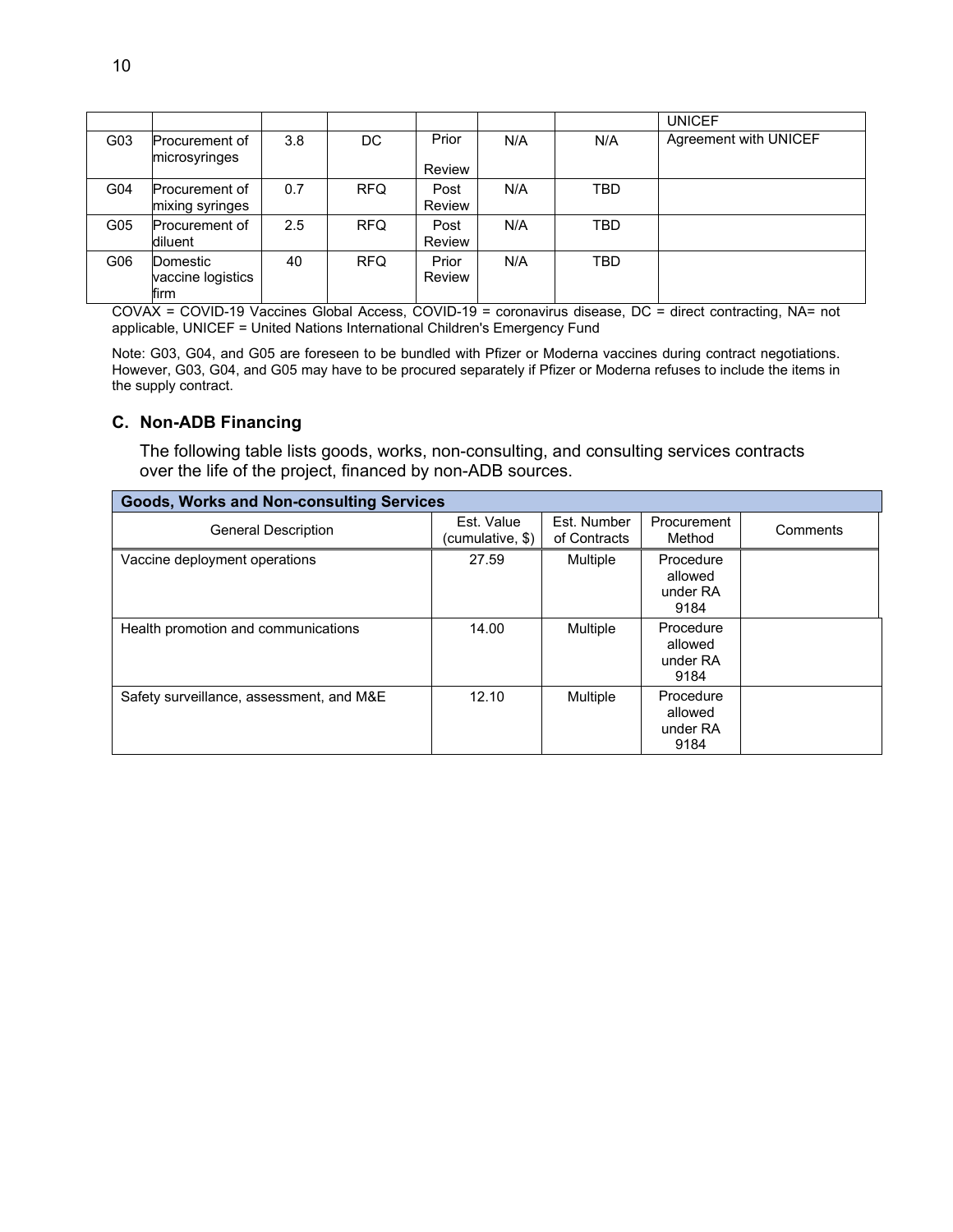# **Appendix B: Risk Register**

| <b>Risk</b><br>Ref. | <b>Risk Description</b>                                                                                                                                             | <b>Risk Impact</b>                                                                                                       | Likelihood<br>$(*L")$ (1-5) | Impact<br>$("I")$ (1-5) | <b>Score</b><br>$(L \times I)$ | <b>Risk</b><br><b>Treatment</b> | <b>Proposed Mitigation</b>                                                                                                                                                                                                                                                                                                                 | <b>Residual</b><br><b>Risk</b> | <b>Risk</b><br>Owner |
|---------------------|---------------------------------------------------------------------------------------------------------------------------------------------------------------------|--------------------------------------------------------------------------------------------------------------------------|-----------------------------|-------------------------|--------------------------------|---------------------------------|--------------------------------------------------------------------------------------------------------------------------------------------------------------------------------------------------------------------------------------------------------------------------------------------------------------------------------------------|--------------------------------|----------------------|
| $\mathbf{1}$        | Severely<br>constrained vaccine<br>supply market                                                                                                                    | Inability of<br>government to<br>receive vaccine in a<br>timely manner                                                   | 5                           | $\overline{4}$          | Extreme<br>(20)                | Reduce                          | - Utilize COVAX which has confirmed<br>supply deals for proportion of needs<br>- Identify multiple avenues for procurement<br>to spread risk.                                                                                                                                                                                              | High                           | <b>DOH</b>           |
| $\overline{2}$      | Substantially<br>imbalanced<br>contracts that place<br>large risks on the<br>client.                                                                                | Potential for either<br>failure of negotiation<br>or increased<br>costs/liabilities during<br>contract<br>implementation | 4                           | 5                       | Extreme<br>(20)                | Reduce                          | - Utilize COVAX for proportion of needs<br>- Enter into contracts with firms where DOH<br>were able to negotiate more balanced<br>terms under the HEAL-2.<br>- Enter into negotiations with multiple firms<br>and prioritize deals with more balanced<br>terms, where possible.- Negotiate key<br>terms to redress balance, where possible | High                           | <b>DOH</b>           |
| 3                   | Limited availability<br>of supply.                                                                                                                                  | Some deals entered<br>into may not proceed                                                                               | 4                           | 4                       | <b>High (16)</b>               | Reduce                          | - Utilize COVAX, where possible, as it has<br>an extensive portfolio of vaccines and solid<br>experience<br>- Spread risk across multiple contracts with<br>difference firms                                                                                                                                                               | Medium                         | <b>DOH</b>           |
| 4                   | Vaccines don't<br>meet ADB eligibility<br>criteria                                                                                                                  | ADB cannot finance<br>vaccines purchase                                                                                  | $\overline{3}$              | $\overline{4}$          | <b>High (12)</b>               | Reduce                          | - Procure only vaccines that have fully met<br>the vaccine eligibility criteria and other<br>requirements under the Asia Pacific<br>Vaccine Access Facility                                                                                                                                                                                | Medium                         | DOF&<br><b>DOH</b>   |
| 3                   | Vaccine<br>manufacturers with<br>global contract<br>templates that<br>cannot<br>accommodate<br>ADB's or AIIB's<br>anti-corruption and<br>integrity (ACI)<br>clause. | ADB cannot finance<br>vaccines purchase                                                                                  | $\overline{3}$              | 4                       | <b>High (12)</b>               | Reduce                          | - Early discussion with vaccine<br>manufacturers, either thru Philippine<br>Government or separately, to explain<br>ADB's/AllB's ACI clause.<br>- Provide support to Philippine<br>government's negotiating team so that ACI<br>clause could be advocated early on during<br>negotiations.                                                 | High                           | DOF*<br><b>DOH</b>   |
| 5                   | Limited knowledge of<br>DOH in procurement<br>and management of<br>vaccines contracts                                                                               | Potential for either<br>failure of<br>procurement and/or<br>contract<br>management                                       | 4                           | 4                       | <b>High (16)</b>               | Reduce                          | - Continue the arrangement under HEAL-2<br>where DOH is supported by DOF and IATF<br>in the procurement of vaccines<br>- TSU to continue to support DOH's project<br>management team<br>- IATF and task force, HEAL-1 procurement<br>consultant and ADB to support DOH.                                                                    | Medium                         | <b>DOF</b>           |
| 6                   | Inadequate cold<br>chain facility to                                                                                                                                | Indirect risks of<br>delays in                                                                                           | 3                           | 4                       | High (12)                      | Reduce                          | - To the extent possible, prioritize selection<br>of less sensitive vaccines                                                                                                                                                                                                                                                               | Medium                         | <b>DOF</b>           |